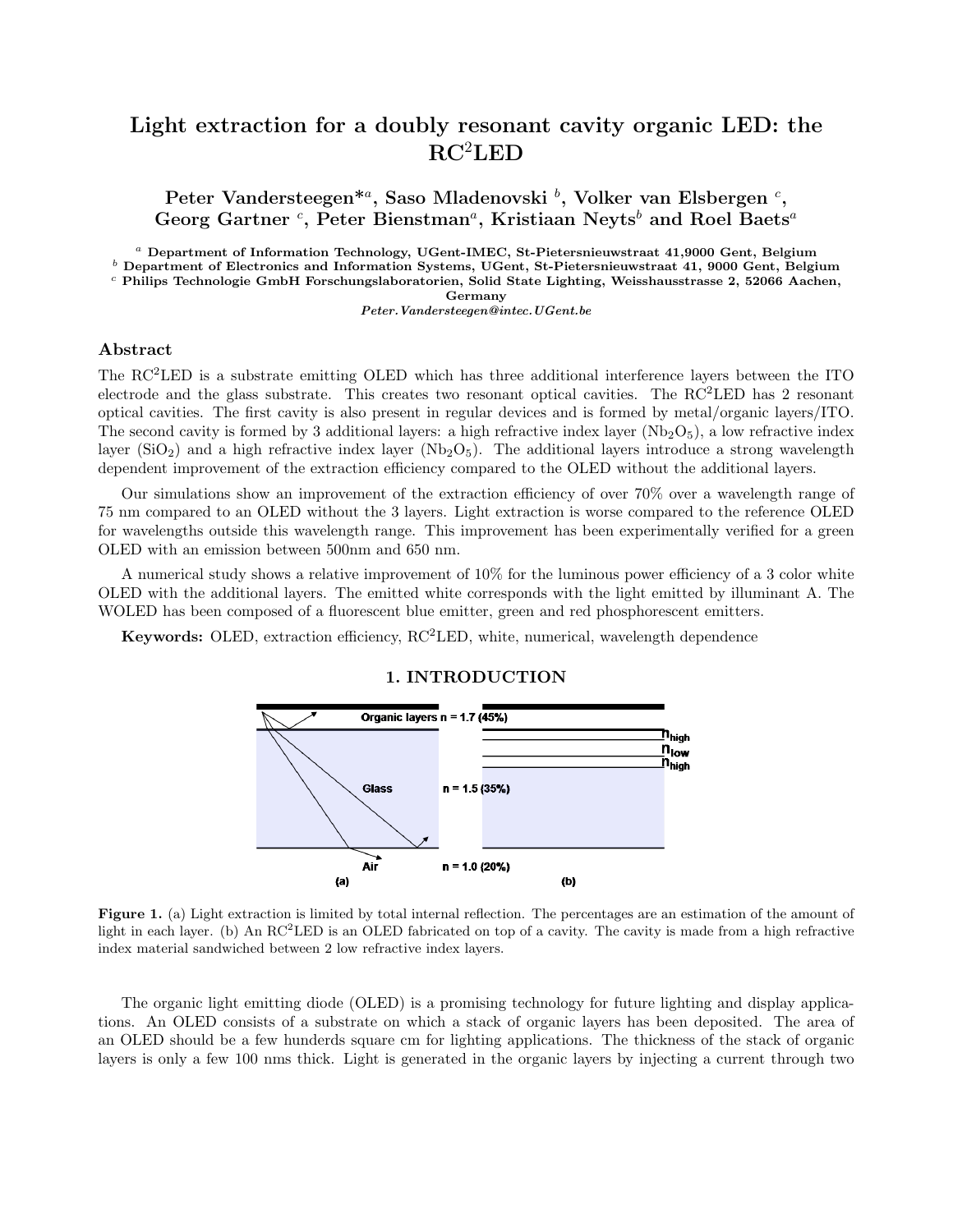electrodes of which one should be transparant. The light subsequently is emitted to air through the substrate. A key requirement is a sufficiently high wall plug efficiency. A high wall plug efficiency can be achieved by a large internal quantum efficiency at low voltage and efficient light extraction of the photons.<sup>12</sup> The internal quantum efficiency indicates the amount of excitons which decay radiatively. Only 20% of the generated photons are extracted, figure 1(a). This also means that 80% of the generated light is lost in planar OLEDs by total internal reflection. For lighting applications the wavelength dependent behaviour of emission and light extraction also plays an important role.

The luminous power effiency has improved by at least an order of magnitude during the last decade.<sup>3</sup> The luminous power efficiency indicates the ratio of the luminous flux to the electrical power. This improvement has been made possible due to an increase of the internal quantum efficiency and a decrease of the required voltage. The internal quantum efficiency has been increased by replacing the fluorescent emitters by phosphorescent emitters, which theoretically have a 4 times higher internal quantum efficiency than the fluorescent emitters. One method to achieve a low driving voltage, is doping some of the organic layers.<sup>4</sup> These improvements have been realised for OLEDs with only one emitter and white OLEDs (WOLED). A WOLED can be created by combining multiple emitters. The first white OLED, which was demonstrated in 1993, had a luminous power efficiency below 1 lm W<sup>-1</sup>. Stable WOLEDs with a luminous power efficiency at least equal to an incandescent light bulb (15-20 lm/W), have already been demonstrated.<sup>5</sup> To the best of our knowledge, the best WOLED to date still have a luminous power efficiency below that of a fluorescent tube, which is 90 lm W<sup>−</sup><sup>1</sup> . It should be noted that present day inorganic LEDs achieve 138 lm W<sup>-1</sup> with an external efficiency ( $\eta_{ext}$ ) of over 60%.<sup>6</sup>

Light extraction needs to be improved to reach such high luminous power efficiencies. Light extraction is limited by total internal reflection (TIR). TIR occurs when light makes the transition between a high index material to a low index material at an oblique angle. Figure 1(a) clearly indicates 2 interfaces at which TIR occurs. The interface between organic layers and glass substrate has a refractive index shift from approximately  $n=1.7$  to approximately  $n=1.5$ . The interface between glass substrate and air exhibits a refractive index shift from approximately  $n=1.5$  to  $n=1.0$ . A corrugation of these interfaces can be used to eliminate TIR.

An array of micro lenses at the interface between glass-air results in a relative improvement of more than 50%.<sup>789</sup> The same holds true for a diffusive layer on the interface between substrate and air.<sup>10</sup> The interface between organic layers and glass can also be adjusted to increase light extracition. A grating between ITO and substrate results in a relative improvement of  $80\%$ .<sup>11</sup> Additional planar layers placed between ITO and glass also increase light extraction.<sup>1213</sup> To the best of our knowledge, all these techniques will likely have a wavelength dependent extraction efficiency. Tuning the extraction efficiency to match with the peak of emission is necessary to achieve the best luminous power efficiency.

We propose the  $RC^2LED^{14}$  shown by figure 1(b) to increase light extraction. The  $RC^2LED$  is composed by 2 optical cavities. The first cavity is created by the cathode, organic layers and ITO. The second cavity is a resonant cavity enclosed by two mirrors. The cavity of figure 1(b) corresponds with the layer of a low refractive index, the two mirrors correspond with the layers of a high refractive index. This design has been proposed for inorganic LEDs. Problems with current injection however prevented a succesful demonstration for inorganic LEDs. These problems however not an issue for OLEDs. The RC<sup>2</sup>LED with one emitter is discussed in the following section. The light extraction of this  $RC^2LED$  at a given resonance wavelength is almost 2 times higher than the ligh extraction of a reference OLED. The relative improvement of the extraction efficiency stretches over 50-100 nm. Light extraction is decreased compared to the reference OLED outside this wavelength region. White light corresponds with the wavelength range from 450 nm to 750 nm. The last section of this paper therefore discusses the  $RC<sup>2</sup>LED$  for such a large wavelength range.

# 2. RC2LED WITH ONE EMISSIVE LAYER

The RC<sup>2</sup>LED<sup>14</sup> has an extra set of planar layers which are located between ITO and glass. These layers create 2 resonant optical cavities. The main impact of these planar layers is an adjustment of the angular emission in glass. More light is emitted inside the extraction cone for a given resonance wavelength. This effect however is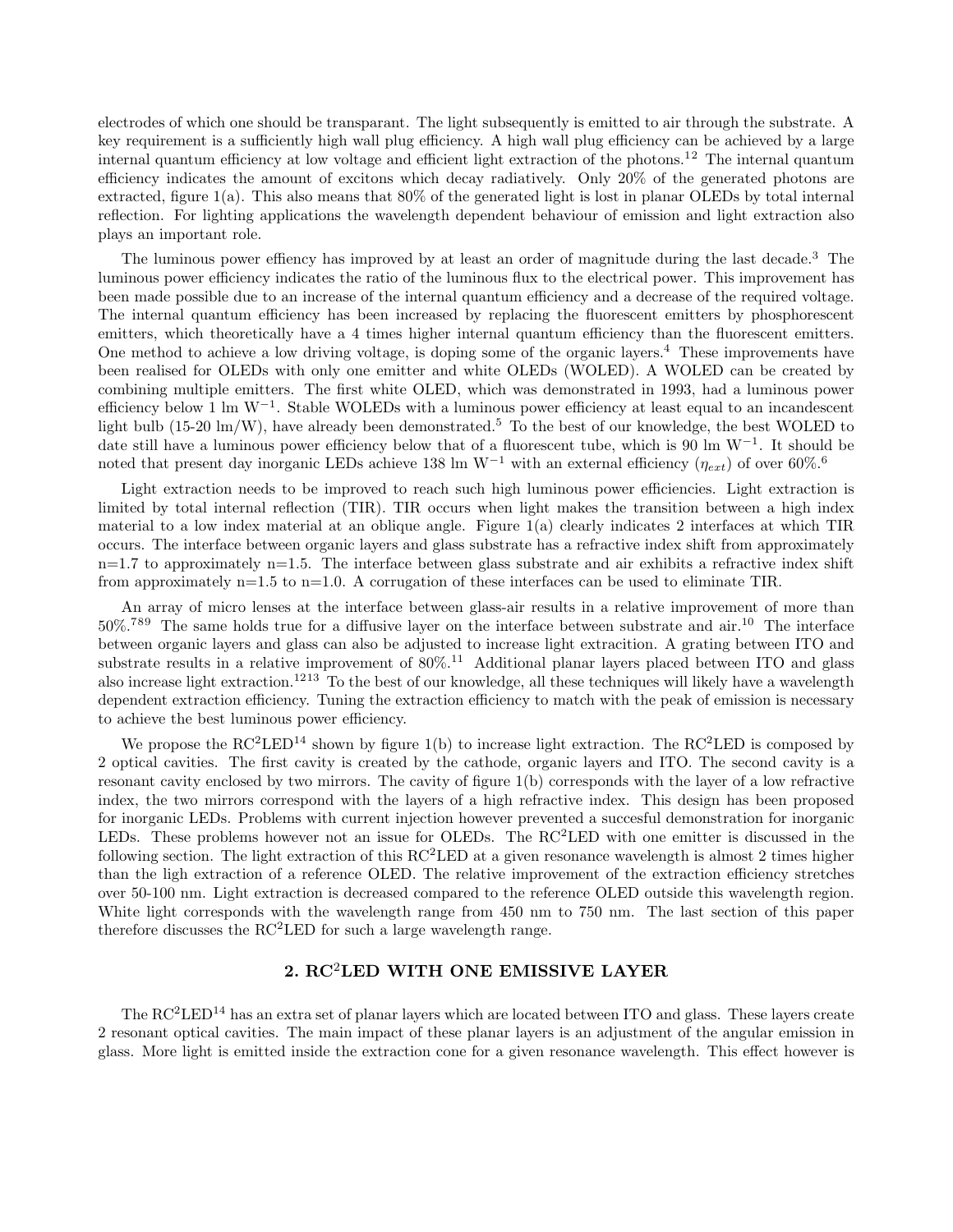|                                                     | Reference OLED       | $RC^2LED$        |
|-----------------------------------------------------|----------------------|------------------|
| Al                                                  | $150 \; \mathrm{nm}$ | $150 \text{ nm}$ |
| Hole Transport Layer (HTL)                          | $80 \text{ nm}$      | $80 \text{ nm}$  |
| Electroluminescent Layer (EL)                       | 40 <sub>nm</sub>     | $40~\mathrm{nm}$ |
| Electron Transport Layer (ETL)                      | $20 \text{ nm}$      | $20 \text{ nm}$  |
| <b>TTO</b>                                          | $50 \text{ nm}$      | $50 \text{ nm}$  |
| NbOx $\left[\frac{\lambda_{res}}{4n_{NbOx}}\right]$ | none                 | $45 \text{ nm}$  |
| SiOx $\left[\frac{\lambda_{res}}{2n_{SiOx}}\right]$ | none                 | $146 \text{ nm}$ |
| NbOx $\left[\frac{\lambda_{res}}{4n_{NbOx}}\right]$ | none                 | $45 \text{ nm}$  |
| glass                                               | mm                   | mm               |
| air                                                 |                      |                  |

Table 1. data  $\rm RC^{2}LED$ 



(a) The emission spectrum of the EL (b) Simulated light extraction and (c) Simulated light extraction and layer of table 2. emission of the reference OLED emission of the  $RC<sup>2</sup>LED$ 

Figure 2. Simulated pectrum of the reference OLED and the  $\rm RC^{2}LED$ .

highly wavelength dependent. The first cavity is the one that is also present in regular devices and is formed by metal/organic layers/ITO. The second cavity corresponds with the 3 additional layers: a high refractive index layer ( $Nb<sub>2</sub>O<sub>5</sub>$ ), a low refractive index layer ( $SiO<sub>2</sub>$ ) and a high refractive index layer ( $Nb<sub>2</sub>O<sub>5</sub>$ ). The theoretical thickness of these layers is respectively  $\frac{\lambda_{res}}{4n_{high}}$ ,  $\frac{\lambda_{res}}{2n_{low}}$  and  $\frac{\lambda_{res}}{4n_{high}}$ ,  $\lambda_{res}$  is the wavelength at which maximal light extraction occurs. The refractive indices for  $NbO_x$  and  $SiO_x$  are respectivitely 2.4 and 1.45 at 500nm. The refractive indices of the organic layers are around 1.75-1.8.

Preliminary results of this concept have been presented at SPIE Photonics West 2007.<sup>15</sup> Measurement results of newly fabricated OLEDs have been incorporated in this section. A reference OLED, i.e. without additional layers, is compared to an OLED with the same organic layer stack but with additional layers, i.e. the RC<sup>2</sup>LED. These OLEDs are described by the layer thicknesses of table 2. The fixed organic layer stack, which is used for the reference OLED and the  $\mathrm{RC}^2\mathrm{LED}$ , has been optimized to achieve maximal extraction efficiency for the reference OLED. The  $RC<sup>2</sup>LED$  has been locally optimized to achieve maximal extraction efficiency. A global optimum can be found by optimizing both organic layer stack and the additional  $RC<sup>2</sup>LED$ .

The simulation technique uses a plane wave decomposition of a dipole located in the emitter layer, i.e. in the middle of the ElectroLuminescent Layer (EL). This calculation has to be done for each wavelength indepenently. Each of the plane waves is propagated through the structure. The dipole can be either a dipole parallel to the interfaces and a dipole perpendicular to the interfaces. A random dipole is equal to the combination of 2 parallel dipoles and 1 perpendicular dipole. This technique is described in detail  $\ln^{16}$ .

The light intensity emitted by an OLED  $(E(\lambda))$  is the multiplication of the electroluminescent spectrum  $\phi_{EL}(\lambda)$  and the light extraction  $\eta_e(\lambda)$ :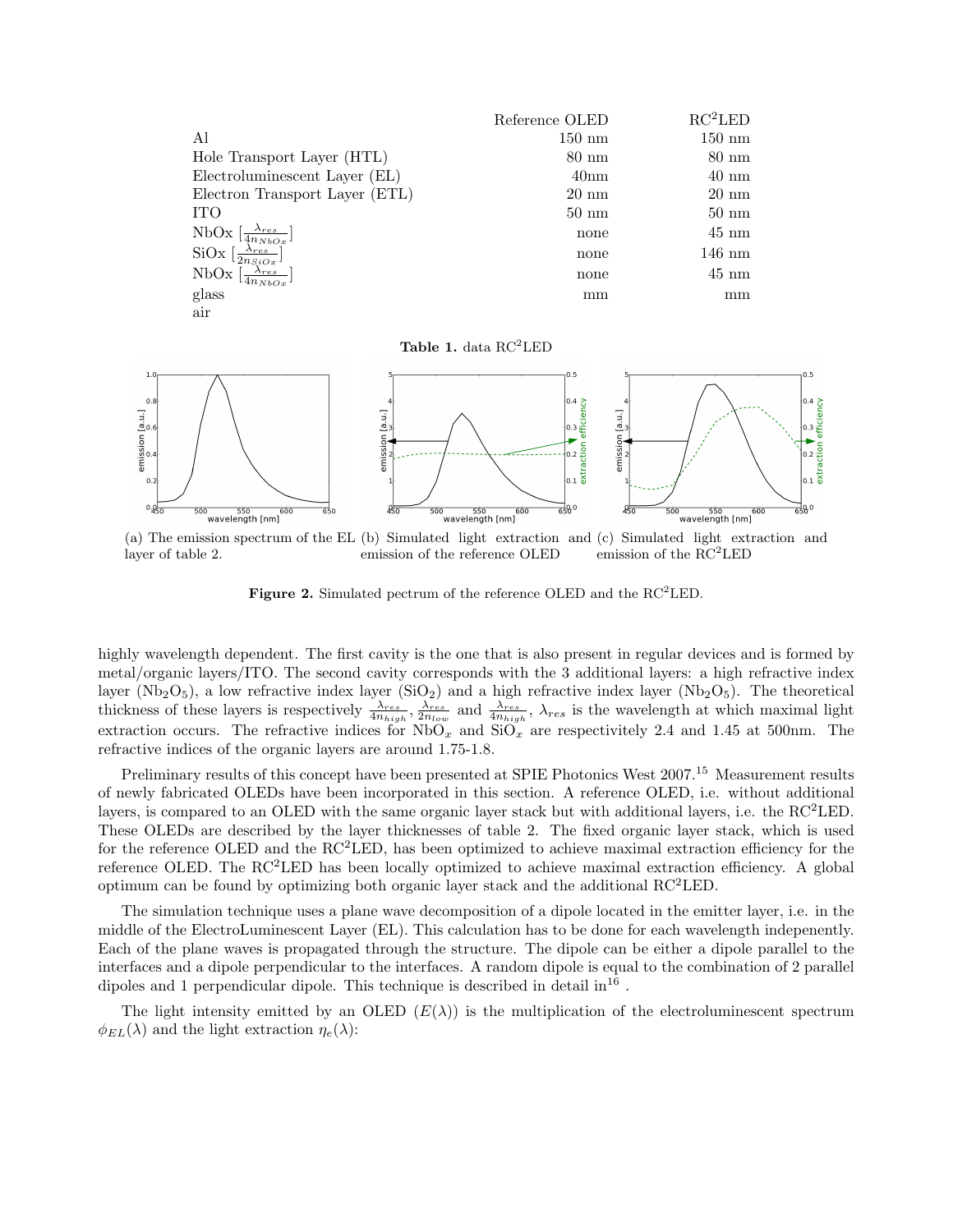

Figure 3. Angular intensity  $P(\theta)$  in glass for a reference OLED and an RC<sup>2</sup>LED at 525 nm and 600nm. Total Internal reflection occurs at  $41^\circ$ .

|                  | wavelength   reference OLED   $RC^2LED$ |        |
|------------------|-----------------------------------------|--------|
| $525 \text{ nm}$ | 51\%                                    | $50\%$ |
| $600 \text{ nm}$ | 53%                                     | 153%   |

Table 2. Fraction of light emitted in the glass substrate

$$
E(\lambda) = \phi_{EL}(\lambda)\eta_e(\lambda) \tag{1}
$$

This equation is valid as long the spontaneous emission is not influenced by the micro-cavity effect.

The electroluminescent spectrum  $\phi_{EL}(\lambda)$  of the emissive layer is given by figure 2(a). The light extraction  $\eta_e(\lambda)$  of both the reference OLED and the RC<sup>2</sup>LED, defined by table 2, are given by figure 2(b) and 2(c). Light extraction of the reference OLED is 20% and (almost) wavelength independent. Light extraction of the  $\text{RC}^2\text{LED}$ is highly wavelenghth dependent with a maximum of almost 40% at 600 nm. This results in a red-shift of the emission peak of the  $RC<sup>2</sup>LED$  in comparison to the emission-peak of the reference OLED.

The angular light emission in glass for 525 nm and 600 nm are given by figure 3(a) and 3(b), respectively the reference OLED and the  $RC<sup>2</sup>LED$ . The angle of total internal reflection (TIR) for the interface glass-air occurs at 41<sup>o</sup>. The total fraction of light which is emitted in glass, i.e. both in glass and air, is given by table2. The RC<sup>2</sup>LED does not decrease the total amount of light absorbed by the organic layers. The beneficial effect of the RC<sup>2</sup>LED is due to an improvement of the emission pattern in glass. Fresnel equations indicate that almost all light inside the extraction cone is transmitted through the glass-air interface, regardless of angle or polarization. All light with an angle larger than the angle of TIR is reflected. The total amount of power inside the extraction cone can be found with the given angular intensity  $P(\theta)$ :

$$
E = \int P(\theta) d\Omega
$$
  
= 
$$
\int_0^{2\pi} \int_0^{\theta_{TIR}} P(\theta) \sin(\theta) d\theta d\phi
$$
 (2)

The space angle  $d\Omega$  corresponds with  $\sin(\theta)d\theta d\phi$ . The emission of a random dipole is indepent on the angle  $\phi$ . The angle  $\theta$  is relative to the normal on the interface glass-air.

Experimental verification has been done with the layer stack given by table 2. These results confirm the results described in<sup>15</sup>. The organic layer stack has been deposited on two types of substrates. The first substrate is a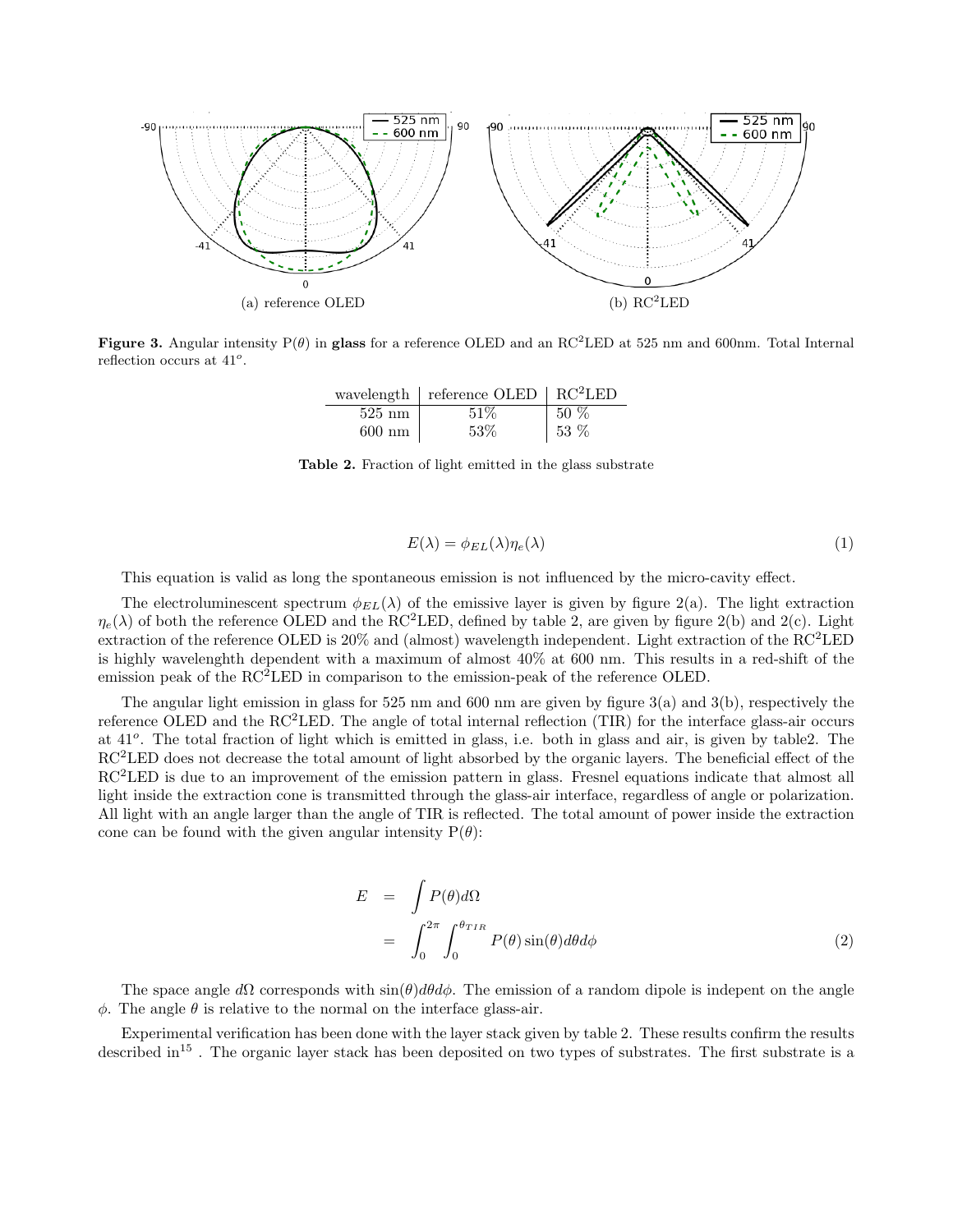

ment points.)

(a) Absolute measurement of both (b) Relative improvement compared (c) Relative improvement compared OLEDs. (Dots indicate measure-to the reference OLED: experimen-to the reference OLED: simulated tal results. (Dots indicate measure-results ment points.)

**Figure 4.** Relative improvement of the  $RC<sup>2</sup>LED$  and the reference OLED

normal glass substrate on which the reference OLED is deposited. The second substrate however has 3 additional layers on which the same layers as the reference OLED are deposited. Deposition of the Organic Layer stack has been performed by Philips Research Aachen. The substrates have a size of 5 cm  $*$  5cm, the organic layers have a size of 4 cm  $*$  4 cm. The emission of the organic layer stack is primerly focussed in the visible green. The emission spectrum of the electroluminescent layer is given by  $2(a)$ . Two consecutive fabrication runs of the same layer stack result in an emission with a relative deviation of up to 5%. The wavelength for which the cavity has been optimized wavelength turned out to be slightly different from the electroluminescent peak. Figure4(a) shows the measured spectrum of the reference OLED and RC<sup>2</sup>LED. Measurement were done by attaching the OLED to an integrating sphere. Both OLEDS were driven by a current of 5.5 mA. The measured voltage over the reference OLED and the RC2LED was respectively 6.2 V and 5.4 V. A small operating voltage can be achieved by using PIN technology available at NOVALED. These voltages are a relative deviation of 10-20% from the results reported  $\text{in}^{15}$ .

The relative improvement of the RC<sup>2</sup>LED compared to the reference OLED can be found by dividing the spectral intensities of figure 4(a). The experimental relative improvement of figure 4(b) correspond with the theoretically found values of figure  $4(c)$ . This last curve is obtained by dividing the light extraction of the  $RC<sup>2</sup>LED$ , figure  $2(c)$ , by the light extraction of the reference OLED, figure  $2(b)$ . The location of the dipoles had to be tuned in our simulations to achieve good correspondance between simulations and experiments, 4(c) and 4(b). The dipoles used for figure 4(c) are placed at 10 nm from the interface between HTL and EL. Simulations indicate that a deviation of 10 nm for the dipole location results in a shift of the peak of the relative improvement in the order of 10nm.

Our experiments confirm a relative improvement of over 80% for a given resonance wavelength.

# 3. A WHITE RC2LED

The  $\rm RC^{2}LED$  increases light extraction by a factor of 2 for one resonance wavelength. This effect is limited to a wavelength range of 50 nm, figure 4. Wavelengths outside this region show a decrease of light extraction. White light of high quality however stretches over a wavelength range from 450 nm to 750 nm. An optimization of the wavelength dependent light extraction therefore is necessary to achieve a high luminous power efficiency.

Several OLED architectures exist to generate light which spans the wavelength range from 450 nm to 750 nm,.<sup>3</sup> The RC<sup>2</sup>LED obviously would yield the best efficiency by combining 3 seperate OLEDs, each with different color point. Our numerical optimization of the luminous power efficiency however has been done for one RC<sup>2</sup>LED with one single organic layer stack with 3 distinct emissive layers.

The luminous power efficiency has been estimated with a numerical model which comprises 3 parameters for each emitter: internal quantum efficiency, light extraction and the emission spectrum. The last 2 parameters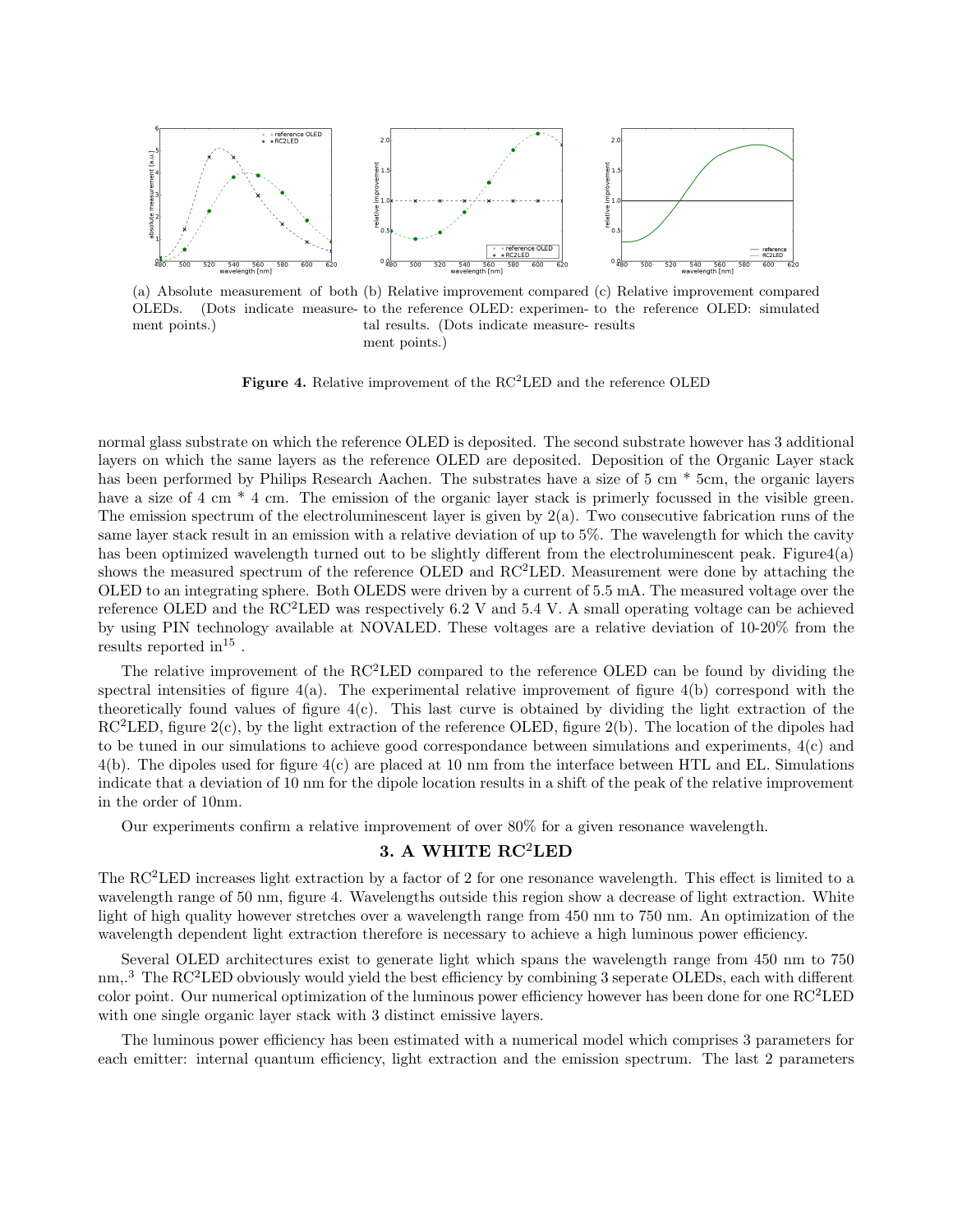

(a) Electrolumiscent spectrum of the emitters. (b) Color coordinate of the spectrums of 5(a)

Figure 5. Chromaticity of the 3 emitters of the WOLED, based on.<sup>5</sup>

| material                                          | refractive index          | thickness        |                     |
|---------------------------------------------------|---------------------------|------------------|---------------------|
|                                                   |                           | reference OLED   | RC <sup>2</sup> LED |
| Al                                                | $0.96 + 6.69$ j @ 550nm   | $100 \text{ nm}$ |                     |
| Electron Transport Layer(ETL)                     | $1.76 \ @ \ 550nm$        | $t_{ETL}$        |                     |
| blue emitter/interlayer/green emitter/red emitter | $1.80 \& 550 \text{ nm}$  | $28 \text{ nm}$  |                     |
| Hole Transport Layer (HTL)                        | $1.75 \ @ \ 550 \ nm$     | $t_{HTL}$        |                     |
| <b>ITO</b>                                        | $1.82 - 0.0113j @ 550$ nm | $90 \text{ nm}$  |                     |
| SiO <sub>2</sub>                                  | 1.46                      | none             | $t_{low}$           |
| Nb <sub>2</sub> O <sub>5</sub>                    | 2.38                      | none             | $t_{high}$          |
| SiO <sub>2</sub>                                  | 1.46                      | none             | $t_{low}$           |
| glass                                             | 1.52                      | mm               |                     |
| air                                               | 1.0                       |                  |                     |

Table 3. Layer thicknesses of the 3 color WOLED. The wavelength dependent refractive indices are given for  $\lambda = 550$ nm.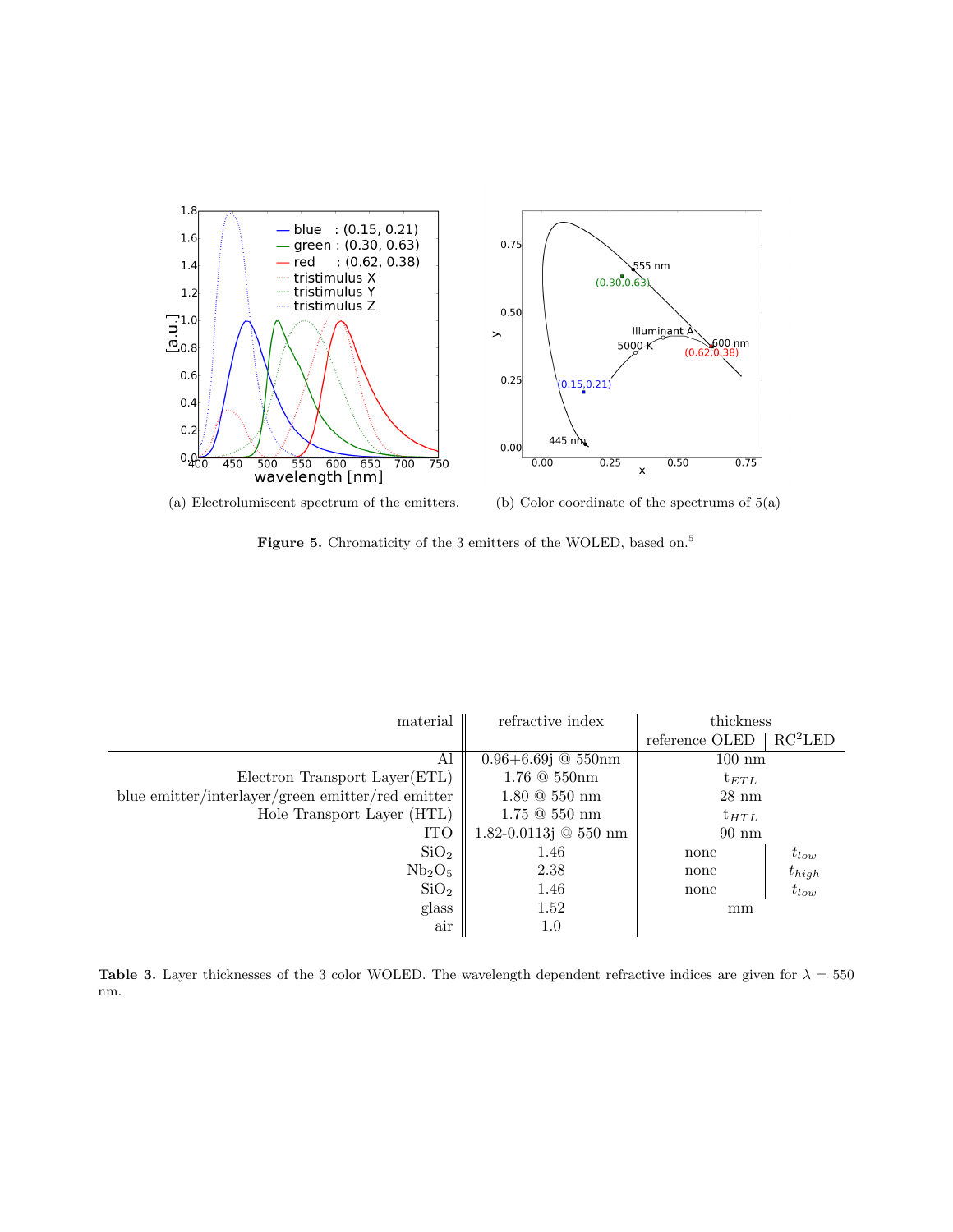are wavelength dependent. The color coordinate of the desired white light determines the relative fraction of intensity which needs to be emitted by each of the emitters.

The organic stack of table 3 gives a WOLED with 3 distinct emissive layers, similar to the work presented in<sup>5</sup>. Light extraction is different for each of the different emitters. The electroluminescent intensity and color coordinates of the 3 emitters are given by 5. The internal quantum efficiency of the blue fluorescent emitters is 4 times smaller than the internal quantum efficiency of the green and red phosphorescent emitters.

## 3.1. Estimation of the Luminous Power Efficiency

The Luminous Power Efficiency of a WOLED  $(\eta_P, [\frac{lm}{W}])$  is determined by the ratio of the total emitted luminous flux (F) to the total injected electrical power  $(P_{el})$ :

$$
\eta_P = \frac{\sum_{i=b,g,r} F_i}{\sum_{i=b,g,r} P_{el,i}} \tag{3}
$$

The index i indicates one of the three emitters: (b)lue, (g)reen and (r)ed. Three parameters are required to determine  $F_i$  and  $P_{el,i}$ : internal quantum efficiency, light extraction and the emission spectrum. The color coordinate of the desired white light determines the relative fraction of intensity which needs to be emitted by each of the emitters. We will implicitly assume that the stack is fixed, regardless of the intensity emitted in the organic layers by each of the emitters.

The total luminous flux is given by:

$$
F = \sum_{i=b,g,r} F_i
$$
  
= 
$$
\sum_{i=b,g,r} 683 \int A_i E_{op,i}(\lambda) V(\lambda) d\lambda
$$
 (4)

The eye photopic sensitivity curve  $V(\lambda)$  is defined in<sup>17</sup>. The ratio  $A_i$  between the different emitters needs to be tuned to reach the desired white color of the WOLED. This ratio can be calculated with the tristimilus color points of the emitters and the white color, resp.  $(X_i, Y_i, Z_i)$  and  $(X_w, Y_w, Z_w)$ . The color point can be determined by either spectrum of color temperature.<sup>17</sup> The amplitudes  $A_i$  needs tosatisfy:

$$
X_w = \sum_{i=b,g,r} A_i X_i, \ Y_w = \sum_{i=b,g,r} A_i Y_i, \ Z_w = \sum_{i=b,g,r} A_i Z_i \tag{5}
$$

The emitted light intensity in air of one of the emitters  $E_{op,i}$  is determined by the intensity of light generated in the organic layers  $E_{el,i}$  and the light extraction  $\eta_{c,i}(\lambda)$ :

$$
E_{op,i} = E_{el,i} \eta_{c,i} \tag{6}
$$

The total injected electrical power  $(P_{el})$  relies on the sum of the electrical power of the individual emitters:

$$
P_{el,i} = \int A_i E_{el,i}(\lambda) \frac{1}{\eta_{int,i}} \frac{qV\lambda}{hc} d\lambda \tag{7}
$$

The parameter  $\frac{1}{n_{int}}$  indicates the amount of excitons to create one photon. The ratio  $\frac{hc}{\lambda qV}$  gives the relation between the optical power of the photon and the energy of the exciton. One can use doped layers to minimize  $P_{el,i}$  by minimizing the required voltage V. Any photon can have maximally an energy of qV, which gives an indication of the minimal voltage.<sup>4</sup>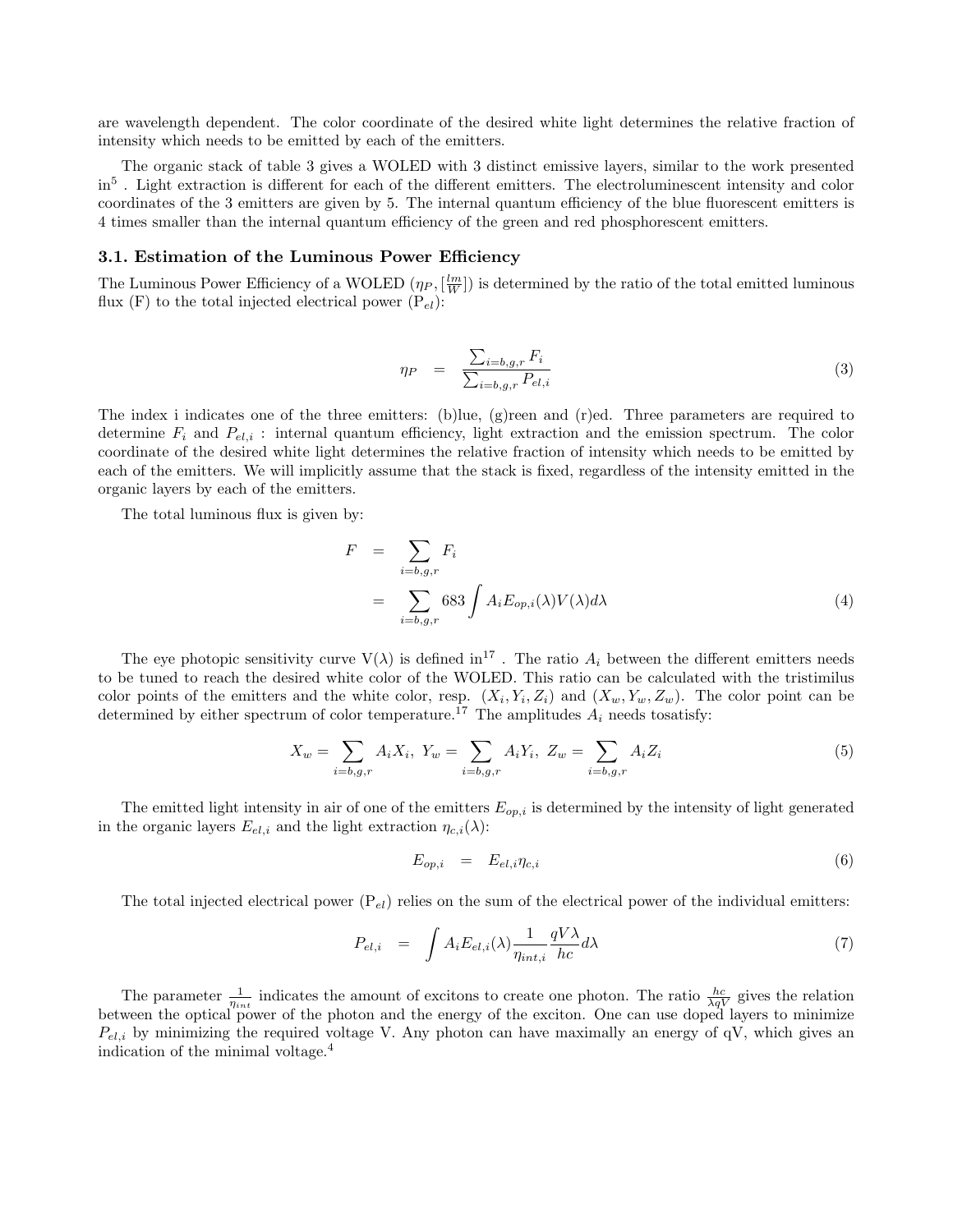

Figure 6. Extraction efficiency of 3 different sets of  $RC<sup>2</sup>$  interlayers with the same organic layer stack, table 4.

## 3.2. Optimization of a WOLED with  $RC<sup>2</sup>LED$  layers

The luminous power efficiency for a given color point can be maximized by a combined action of electroluminescent emission, internal extraction efficiency and extraction efficiency of the emitters.

The color point of interest corresponds with Illuminant A. The maximal luminous efficacy of this color point, the ratio between luminous flux to radiant flux, is  $512 \text{ lm/W}$ .<sup>18</sup> This color can created with 2 monochrome sources, which emit at 450 nm and 579 nm. The resp. fractions of these 2 monochrome sources are 15% and 85%. Any realistic WOLED spectrum of sufficient high color quality will undoubtly have a much lower luminous efficacy.<sup>19</sup> Light, created by 2 monochrome sources, will never have color rendering index (CRI) above 80.

The emissive stack of table 3 has 3 emissive layers: blue fluorescent emitters, an interlayer, green phosphorescent emitters and red phosphorescent emitters. The spectrums of the blue, green and red emitters and their color coordinates are given by figure 5. The internal quantum efficiency of the blue emitters is 4 times smaller than the internal quantum efficiency of either green or red emitters. The voltage, used for equation 7 is 3.8 V. Such a small operating voltage can be achieved by using the PIN technology, available at NOVALED. The minimal voltage required for the photon of highest energy (blue) is 3 V.

The extraction efficiency of the reference OLED given by table 3 is dependent on the thicknesses of electron transport layer ( $t_{ETL}$ ) and the thickness of the hole transport layer ( $t_{HTL}$ ). The extraction efficiency of the RC<sup>2</sup>LED has two additional parameters: the thickness of the low refractive index layer ( $t_{low}$ ) and the thickness of the high index layer  $(t_{high})$ . The calculation of the extraction efficiency of one emitter for a given structure at a specific wavelength requires 10 seconds on a 2 ghz opteron processor. A complete scan of the 4 parameter space of the RC<sup>2</sup>LED, i.e.  $(t_{ETL}, t_{HTL}, t_{low}, t_{high})$ , would therefore take unrealisticly long. The local optimization method first optimizes the organic layer stack of the reference OLED for maximal luminous power efficiency by brute force. This gives  $(t_{ETL,max}, t_{HTL,max})$  The second step is an optimization of the additional parameters  $(t_{low}, t_{high})$  for the RC<sup>2</sup>LED with the previously found organic layer stack.

The brute force method calculates the luminous power efficiency for the parameter space  $(t_{ETL}, t_{HTL})$ . This parameter space  $-t_{ETL} \in [0nm, 80nm]$  and  $t_{HTL} \in [0nm, 80nm]$ - is discretized by a square grid with an interspacing of 3 nm and 3 nm Twelve equidistant wavelengths between 390 nm and 750 nm are sufficient to approximate the wavelength dependent extraction efficiency. The luminous power efficiency is calculated with the extraction efficiency and equation 7. The optimum of the reference OLED is dependent on the final color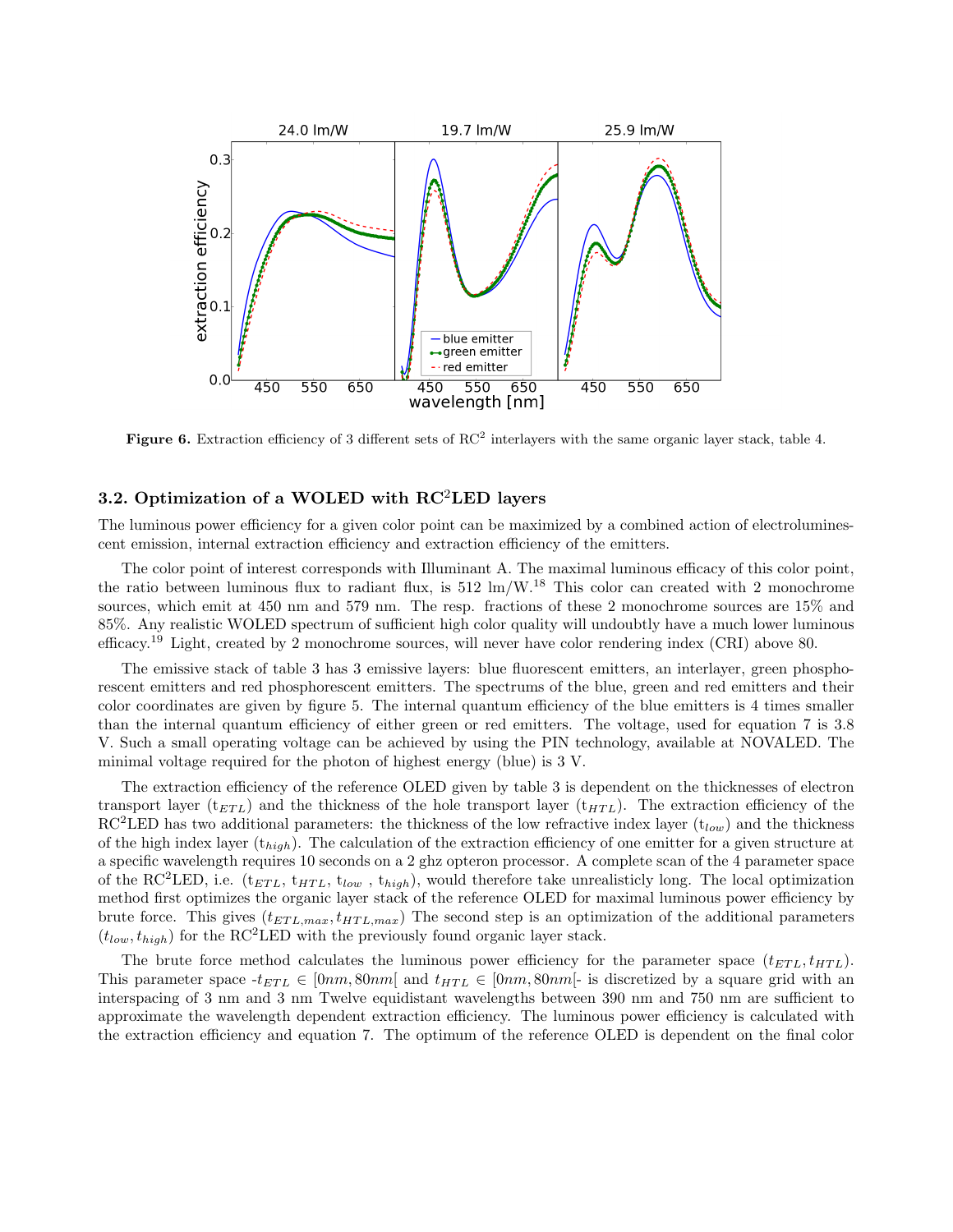|  |  | $t_{ETL}$   $t_{HTL}$   $t_{low}$   $t_{high}$   luminous power efficiency |
|--|--|----------------------------------------------------------------------------|
|  |  | $44 \text{ nm}$   30 nm   0 nm   0 nm   24 lm/W                            |
|  |  | $44 \text{ nm}$   30 nm   40 nm   50 nm   19.7 lm/W                        |
|  |  | $44 \text{ nm}$ 30 nm   170 nm   80 nm   25.9 lm/W                         |

Table 4. Structure with an extraction efficiency given by figure 6

point and the internal quantum efficiency of the emitters. This stack with a fixed  $(t_{ETL}, t_{HTL})$  is the starting point for the optimization of  $(t_{low}, t_{high})$ .

The results are shown in table 4 and figure 6. A relative increasement of luminous power efficiency of 10% is possible with the  $RC^2LED$ . Figure 6(b) shows the extraction efficiency of a cavity which has been optimized to extract light at 450 nm. The luminous power efficiency is far below the luminous power efficiency of the reference OLED. This conclusions is also valid for cavities which have been optimized for maximal extraction efficiency at other wavelengths. The maximal luminous power efficiency can not be obtained with a cavity which has been optimized to increase light extraction for one specific wavelength.

#### 4. CONCLUSIONS

The RC<sup>2</sup>LED shows an increasement of the light extraction by a factor of 2 for a given resonance wavelength when compared to a reference OLED , both numerically and experimentally. The improvement of the light extraction stretches over a wavelength range of 50-100 nm. This improvement however coincides with a decrease of the light extraction outside this wavelength range.

A simple numerical model shows a relative improvement of 10% of the luminous efficiency for a white OLED with 3 emissive layers.

#### Acknowledgements

The authors thank the European Commission or funding of (part of) this work under contract IST-004607 (OLLA). The authors also thank NOVALED AG (www.novaled.com) for their valuable information on the organic stacks used in this paper. Peter Vandersteegen thanks Helmut Bechtel of Philips Research Aachen for his advice on colorimetry.

#### REFERENCES

- 1. J.H. Burroughes N.K. Patel, S. Cina. High-efficiency organic light-emitting diodes. IEEE Journal on Selected Topics in Quantum Electronics, 8(2):346–361, 2002.
- 2. M. N. Kamalasanan Aparna Misra, Pankaj Kumar and Subhas Chandra. White organic leds and their recent advancements. Semiconductor science and Technology, 21:R35–R46, 2006.
- 3. Stephen R. Forrest Brian W. D'Andrade. White organic light-emitting devices for solid-state lighting. Advanced Materials, 16(18):1585–1595, 2004.
- 4. M. Pfeiffer K. Walzer, B. Maennig and K. Leo. Highly efficient organic devices based on electrically doped transport layers. Chemical Review, 107:1233–1271, 2007, 107.
- 5. Martin Pfeiffer Karsten Walzer Gregor Schwartz, Karsten Fehse and Karl Leo. Highly efficient white organic light emitting diodes comprising an interlayer toseparate fluorescent and phosphorescent regions. Applied Physics Letters, 89:0835092006, 2006.
- 6. Takahiko Sakamoto Kouichiro Deguchi Takao Yamada Yukio Narukawa, Junya Narita and Takashi Mukai. Ultra-high efficiency white light emitting diodes. Japanese Journal of Applied Physics, 45(41):L1081–L1086, 2006.
- 7. S. Moller and S. R. Forrest. Improved light out-coupling in organic light emitting diodes employing ordered microlens arrays. Journal of Applied Physics, 91(5):3324–3327, March 2002.